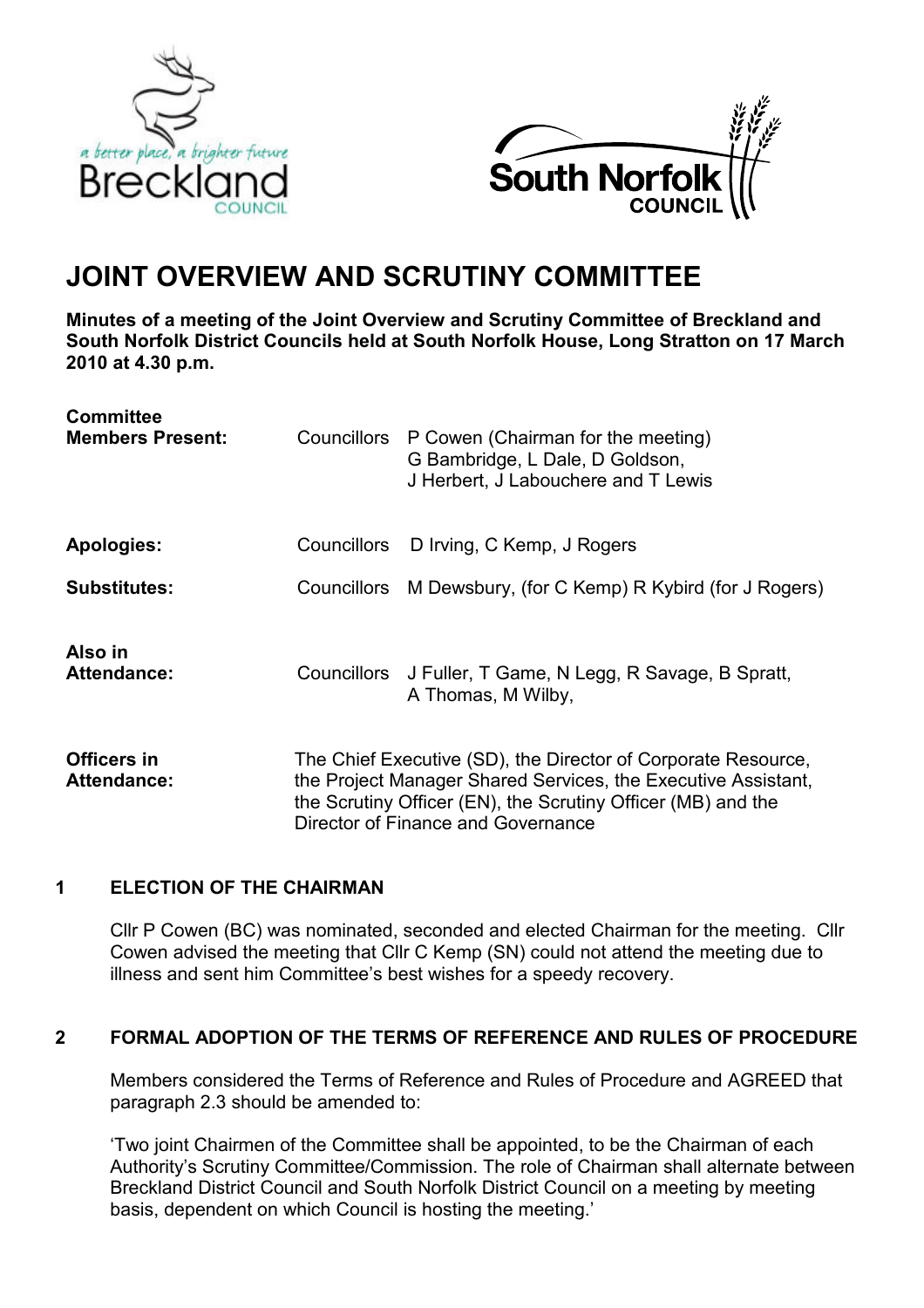## 2 FORMAL ADOPTION OF THE TERMS OF REFERENCE AND RULES OF PROCEDURE (continued)

It was also AGREED that paragraph 2.4 be deleted.

 Members AGREED that paragraph 7 be redrafted to emphasise that that the Joint Overview and Scrutiny Committee would review all Phases of the Shared Services project, not just Phase One.

RESOLVED: that the Terms of Reference and Rules of Procedure for the Joint Overview and Scrutiny Committee for Shared Services be adopted, subject to the agreed amendments.

### 3 EXCLUSION OF THE PUBLIC AND PRESS

It was proposed to exclude the public and press. However, this motion was not seconded and therefore the public and press were permitted to remain in the meeting.

## 4 FEASIBILITY REPORT

 The South Norfolk Council Chief Executive introduced the report, which outlined the initial key elements of the Shared Services project. Following the successful bid for funding from the Regional Improvement and Efficiency Partnership (RIEP), Phase One of the project was underway and the first stage that members were requested to consider was the Feasibility Study. This study included the view of the consultants, the suggested timeframe and the advantages and risks associated with the project. This meeting presented an opportunity to consider the critical issues noted in the Executive Summary and to question the consultants.

 Mr J Brooks, of Sector Treasury Services Limited, advised the Committee that the Feasibility Study had concluded that it was definitely possible for the two Councils to work closely together. The next stage of the process would be the Business Case, which would establish if the project should be taken forward and what the scope and scale of such an alignment of services would be. The key issues to establish at this meeting were the degree of political consensus between the Councils, the opportunities presented by the project and to assess if Shared Services would provide an equal beneficial outcome for both Districts. Three options had been put forward for consideration:

Option 1 – Single Service Delivery Organisation

Option 2 – Opportunistic Sharing

Option 3 – Shared Back Office

It was emphasised, however, that these options were not mutually exclusive.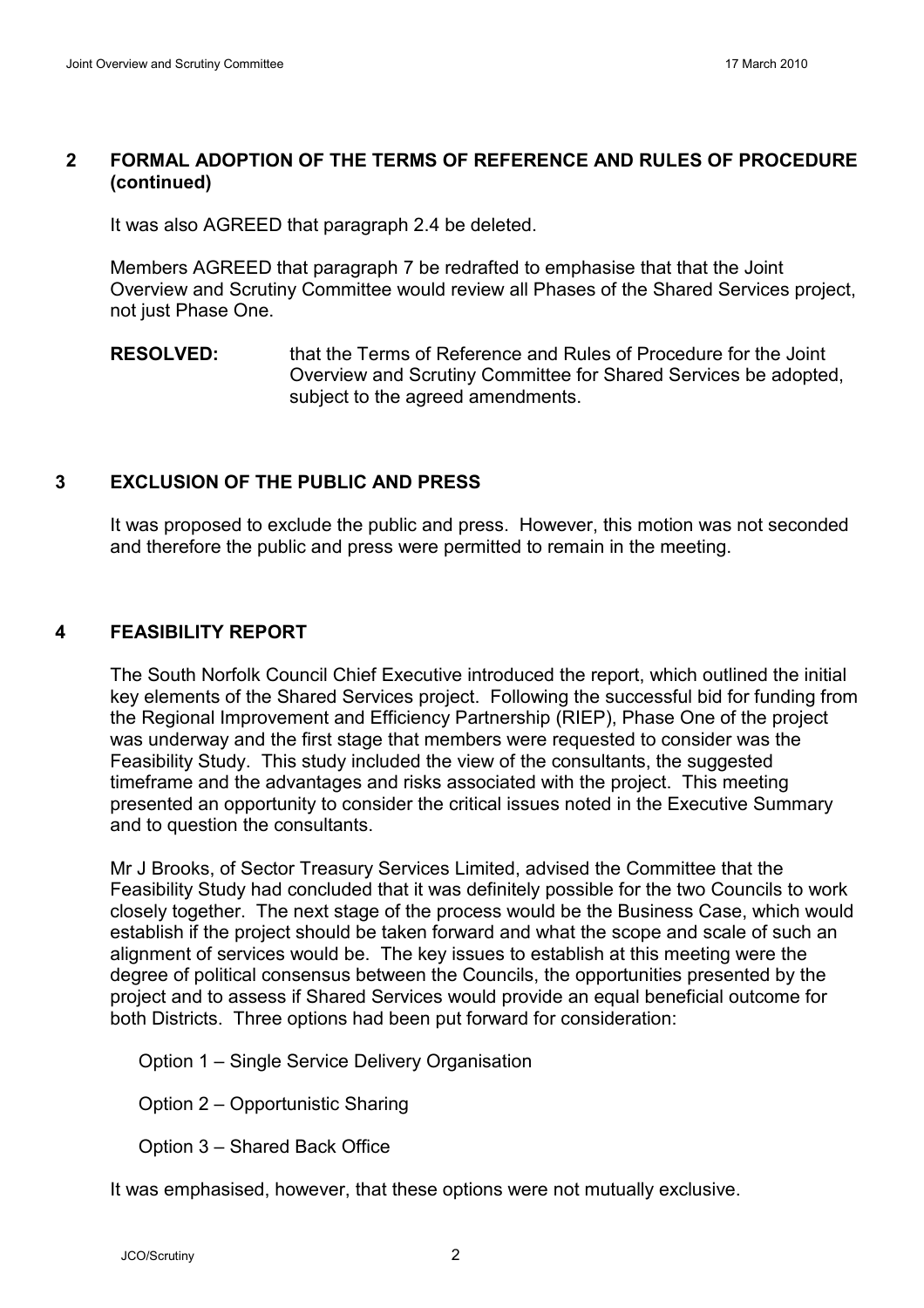#### 4 FEASIBILITY REPORT (continued)

In response to a question regarding possible difficulties because of the differences in the cultures of the two Councils, despite their political alignment, Mr Brooks advised the meeting that although big differences did exist there were also large areas of commonality that would allow sharing services to work. However, those areas where Breckland had external delivery of services, such as Planning, Revenues and Leisure, would need to be taken into account during this process. He added that at this stage a common understanding of the pace of change and the practical steps that this would entail were critical to the project.

 Cllr J Fuller (SN) addressed the meeting and advised members that it was essential for members to be sure about what they wanted to achieve by sharing services. Moreover, the stages necessary to achieve shared services and how the success of the project could be defined needed to be carefully considered. He suggested that it should result in the best services from each Council being made available to the residents of both Districts, as well as providing the opportunity for investment at levels that would not be available to the Districts individually. The process will require effort and resources, but he considered that the economies of scale would provide savings and improved services for residents of both **Districts** 

 Members raised a number of concerns regarding the project, these included: the need for all members to understand the desired outcomes of the project, (an evidence base would be required for this) the resources that would be required for the project and how success would be measured. It was also noted that it may not be possible to improve services, given the expected reduction in government grant, but it was essential that services did not deteriorate. Members also requested that areas such as the 'vision' should be more clearly defined.

 In response Mr Brooks advised members that the prognosis for rural districts over the next few years was not good, as budgets looked certain to be cut. Sharing services would be a measured response to external threats to sustaining services and it was difficult to see an alternative credible plan to tackle this. The vision was, therefore, to adapt and survive and produce organisations that could deliver sustainable services together with the resources to invest in the face of a reduction in government grant.

 To adapt to these changes would require a shift in service delivery and capacity, to make the estimated £1m savings for each Council, as the process was brought forward. The Business Plan would recommend savings in areas such as IT, Finance and Legal Services. These savings were critical and it was difficult to see how service delivery could be sustained without producing such economies of scale, through a single common structured workforce.

 The Chairman noted that the pace of the project was also dictated by the forthcoming General Election and the possibility that RIEP funding might not be available after it. Members also noted that the consultants had mentioned that the pace of the project should be carefully planned to ensure time for due diligence. It was also suggested that it be made clear what the outcomes of doing nothing would be and that the 'critical mass' of staff at both organisations be analysed as part of the Business Plan.